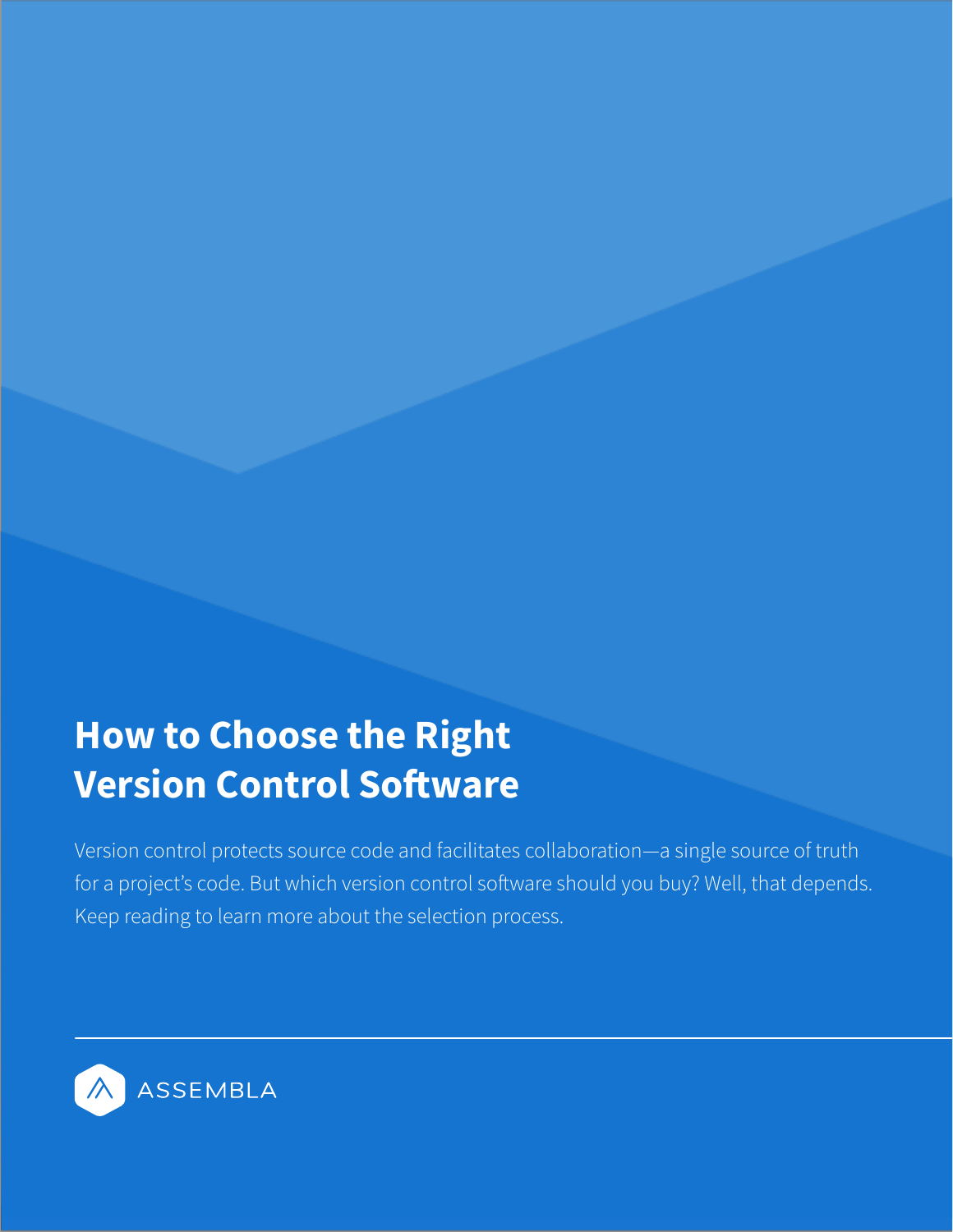# **What to Consider**

At a high level, you'll need to think about your development process, the size and types of files your team works with, and organizational priorities (e.g., security vs. speed). Here are a few considerations that must be made when selecting a VCS tool.

#### **Collaboration/ease of use**

Collaboration is at the core of version control. Being able to facilitate collaboration for your team should be a key component when choosing a version control system. As we discuss the different types of version control, you'll see that collaboration can be facilitated in many ways.

#### **Security**

Some version control systems are better than others at inherent security features. A classic crux of this debate when it comes to version control is distributed versus centralized version control systems. We'll discuss this more in depth later on. For some teams, it is necessary to have access control down to the file level and not just the repository or space. The level of granularity with which you can control these factors can vary across different version control systems.



Security is one key consideration when choosing the best version control tool for your team.

#### **File type and data size**

Some version control platforms are better suited for handling large, binary files than others. If the types of projects that your work focuses on require a number of binary files (e.g., graphic assets and text files), it's necessary to make sure your version control system works as well as possible with those types of files.

#### **Your team's expertise/bandwidth to handle setting up and maintaining**

Regardless of the above factors, how a version control system molds to your team's expertise is an important question that will help you better calculate cost.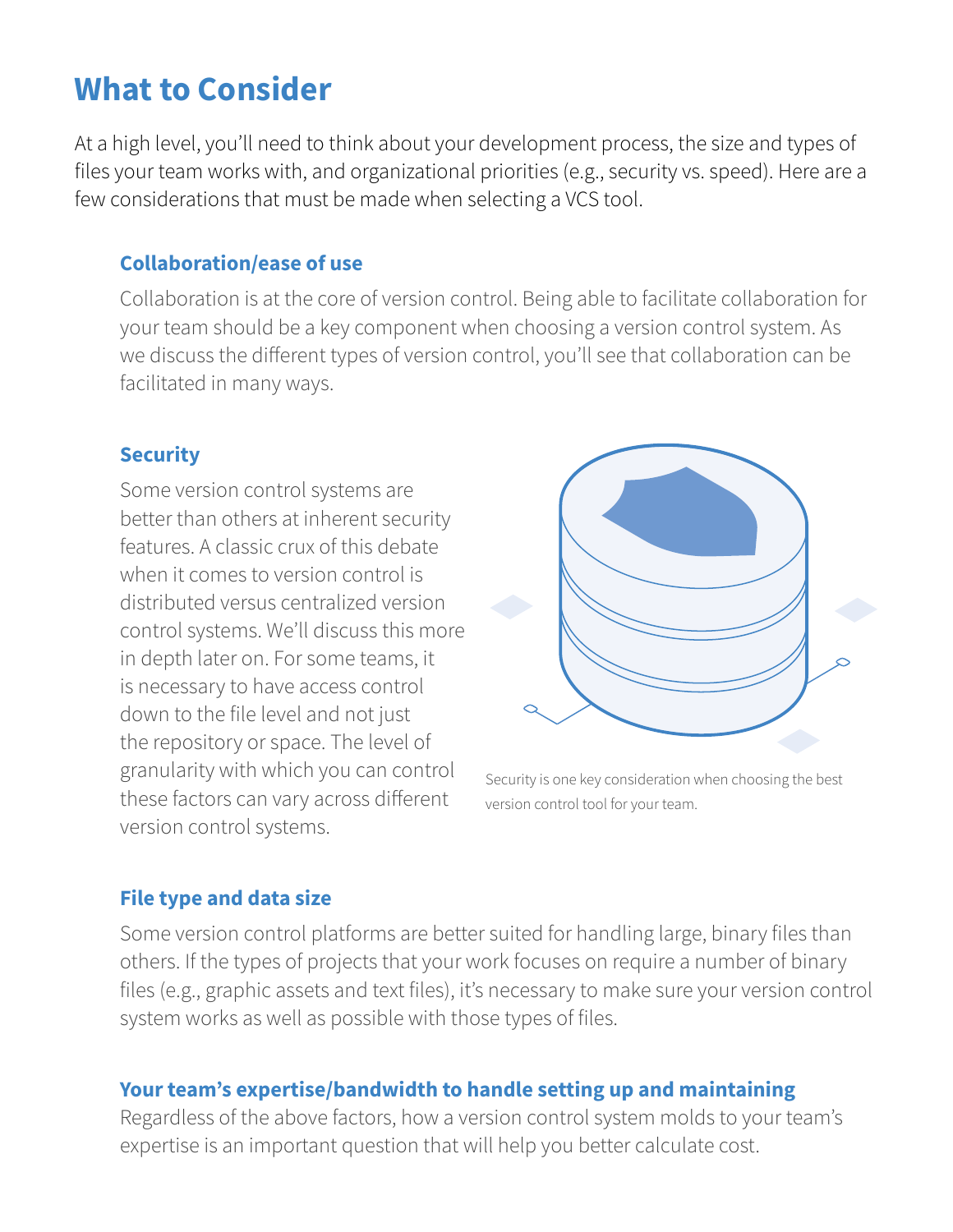# **Types of Version Control Software**

Before we discuss individual version control systems, it's important to discuss one of the primary categories used to describe them: distributed versus centralized systems. Neither of these categories is inherently better than the other, but depending on business needs, one may be preferable in any given organization.

#### **Centralized Version Control**

Centralized version control systems have one server containing all of the relevant data and files to a repository. For developers to work on part of a project in a centralized system, they must "check out" the file, kind of like a library book. Popular centralized version control systems include CVS, Perforce (both centralized and distributed), and SVN.



SVN is one example of centralized version control.

#### **Distributed Version Control**

Distributed version control systems work quite differently as all users check out a full history of the repository, as opposed to just one piece of it. If something happens to a digital book, no one else's experience is interrupted. That's how distributed version control systems work—every check out is a copy of the full version and history of the repository. Git and Mercurial are popular examples of distributed version control systems.

Each of these models has inherent strengths and weaknesses. Centralized repositories allow for tighter security and line of sight over data. Distributed systems allow for concurrent workflows that can speed up the overall development process.

# **SVN, Git, and Perforce**

In this guide, we'll focus on three of the most popular VCS options: Git, SVN, and Perforce. Each of these options has its own inherent assets and can be best suited for different types of projects.

## **SVN**

SVN is the veteran VCS option, introduced in 2000 by CollabNet. SVN became part of the Apache family in 2009. SVN is a centralized version control system.

SVN is a favorite of industrial companies and older enterprises who have a mix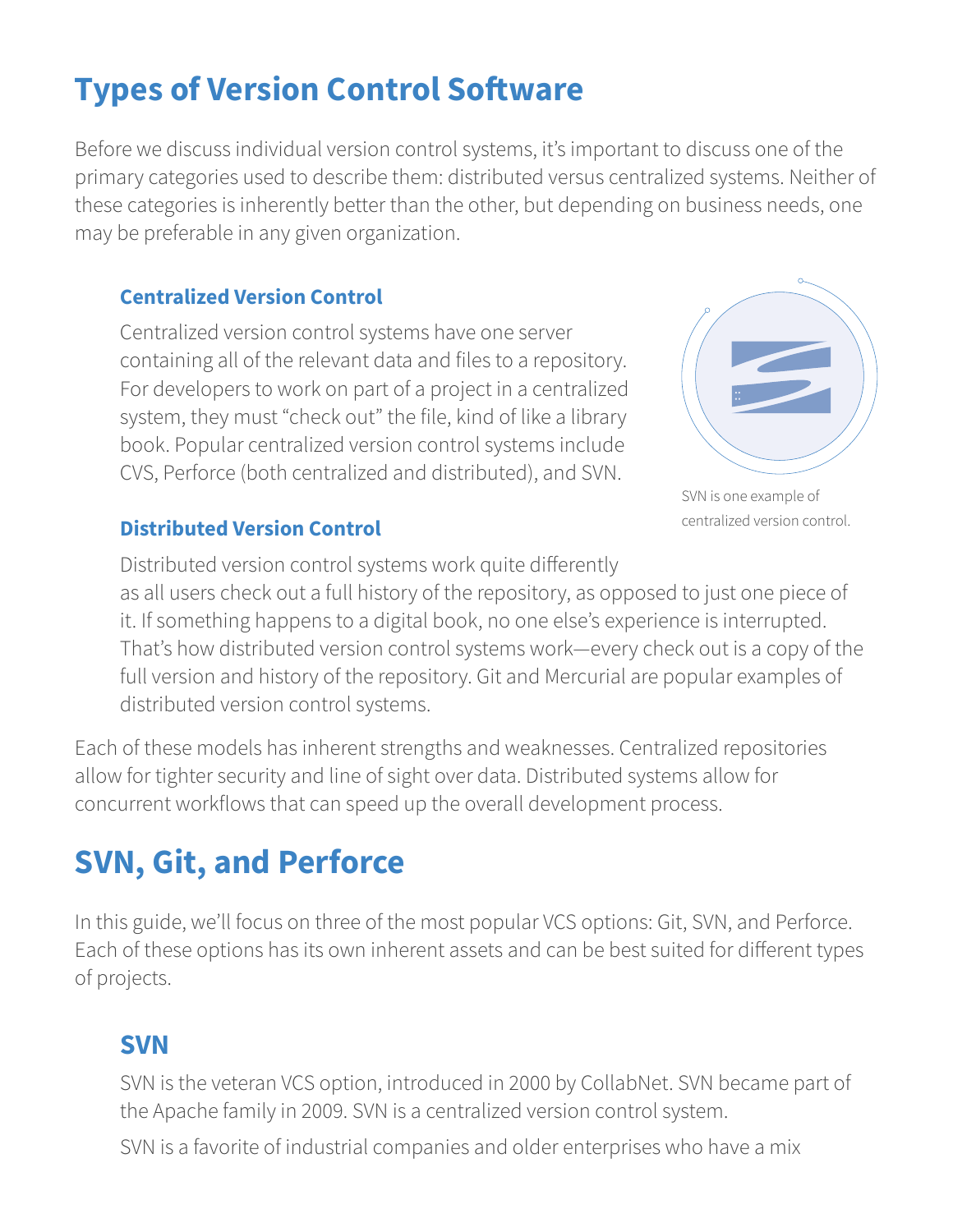of old and new code. Over the last few months, the team at Assembla has made improvements to SVN to make it more modern and cloud-friendly.

Although SVN's established nature can be its strength, some critique SVN for its older features. Last year, we invested in improvements to SVN. You can read more about the updates [we've made here](https://www.assembla.com/subversion?utm_medium=PPC&utm_source=Google&utm_campaign=18_Q3_ChooseVCS_Content&ls=Content&ssd=Choose_Your_VCS_Content_Download_GPPC_LP).

# **Benefits of SVN**

#### **Security of a centralized repository**

One of the biggest strengths of SVN is that it's a centralized repository. Depending on an organization's workflow, this can be ideal or hold the team back. A centralized repository keeps the history of changes on a central server from which everyone requests the latest version of the work and pushes the latest changes to. This means that everyone sharing the server also shares everyone's work.

This model also allows for more access control because the server is central and admins can restrict users to certain files, something that is virtually impossible in a distributed system. Depending on the goals of your project, this can be a benefit.

Assembla has invested in improvements to SVN so that you can more easily take advantage of its many benefits for your team.

#### **File locking and support for large, binary files**

One of SVN's primary advantages is the ability to lock files. A locked file means that users cannot make a commit to the file until it is unlocked. This feature is useful for security and access purposes in an organization where management needs to keep a close eye on what's being committed.

File locking is also very useful when it comes to working with binary files (e.g., word documents and graphics). Binary files cannot be merged in Git. But with file locking in SVN, there's a suitable workaround: lock-modify-unlock. For this reason, SVN is often preferred by designers or companies that rely heavily on graphic assets (gaming, visual effects, etc.)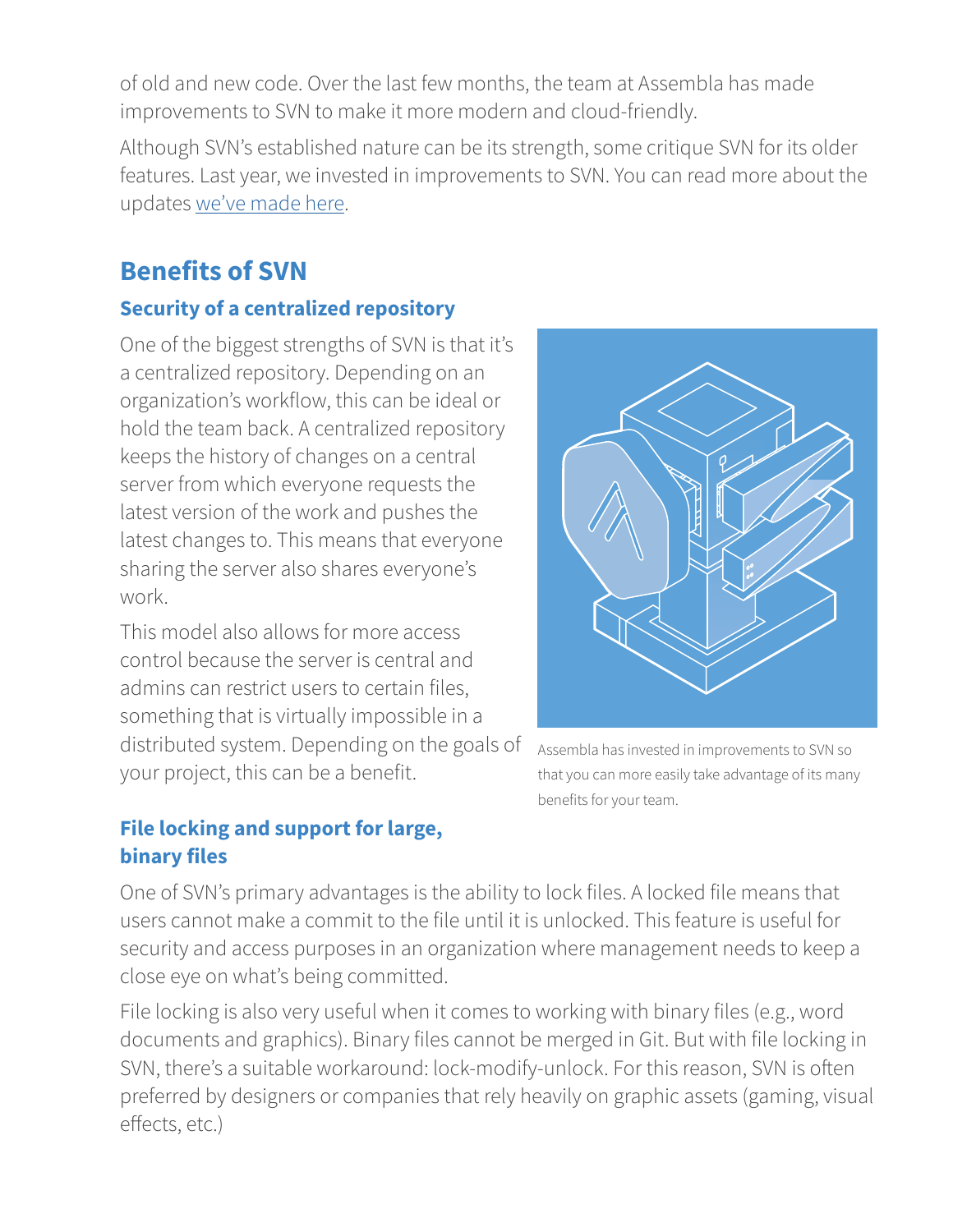#### **Permissions and managerial control**

SVN supports more granular repository permissions than some other VCS options. It's important to note that there can be variations in functionality depending on your version control provider/host. With SVN, administrators can grant developers access to certain parts of a repository. Combined with file-locking capabilities, administrators can keep a tight rein on access to certain parts of a repo or file

#### **Less to keep track of**

Centralized version control solutions require you to effectively keep track of only two data repositories: the SVN server and files in your local working copy. On the other hand with Git, you would have to worry about infinitely more repositories as all users are effectively working on a full copy. This can be problematic in terms of security of those repositories.

## **Git**

Another type of version control is Git. Git has been around since 2005 and has become a very popular solution for developers. Unlike Subversion, Git is a distributed version control system and is free/open source.

When it was originally created, some of the goals for Git included speed, simple design, and a fully distributed model. [Git SCM]



Git's distributed nature makes it a great fit for teams with distributed workforces.

# **Benefits of Git**

#### **Distributed version control**

Just as many of the benefits of SVN stem from its centralized nature, the same is true for Git and its features that are related to its distributed nature. Git is ideal for agile teams with a distributed workforce. Because developers get a full history of their local repository, the workflow is ultimately faster.

#### **Branching**

One of the biggest advantages of Git is the ability to branch. This is part of the benefit of being distributed. A branch allows users to work on some lines of code without interfering with the production code.